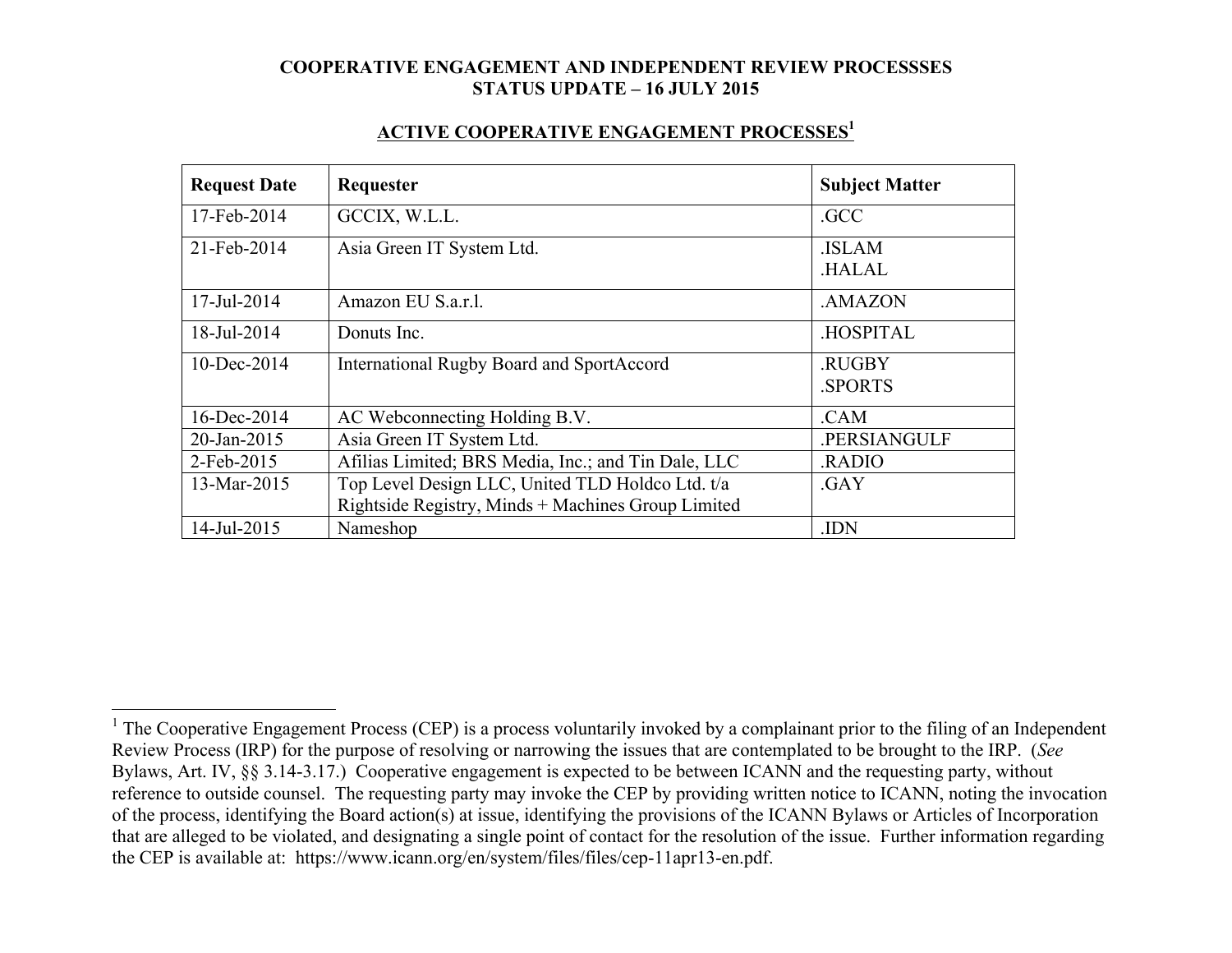### **ACTIVE INDEPENDENT REVIEW PROCESSES<sup>2</sup>**

| <b>Date</b><br><b>ICANN</b><br><b>Received</b><br><b>Notice of</b><br><b>IRP</b> | Date IRP<br><b>Commenced</b><br>by ICDR | Requester                                                                                            | <b>Subject Matter</b> | <b>Status</b>                                                                                                                                                                                                                                                                                                                   |
|----------------------------------------------------------------------------------|-----------------------------------------|------------------------------------------------------------------------------------------------------|-----------------------|---------------------------------------------------------------------------------------------------------------------------------------------------------------------------------------------------------------------------------------------------------------------------------------------------------------------------------|
| 11-Jun-2014                                                                      | 13-Jun-2014                             | Vistaprint Limited<br>https://www.icann.org/resources/pa<br>ges/vistaprint-v-icann-2014-06-19-<br>en | .WEBS                 | Panel Selection: The full Panel was confirmed on<br>13 January 2015.<br>Materials: Written submissions, Declaration(s), and<br>Scheduling Orders are posted at<br>https://www.icann.org/resources/pages/vistaprint-v-<br>icann-2014-06-19-en<br>Hearing(s): A hearing took place on 28 May 2015;<br>awaiting Final Declaration. |
| 17-Jul-2014                                                                      | 24-Jul-2014                             | Merck KGaA<br>https://www.icann.org/resources/pa<br>ges/merck-v-icann-2014-07-22-en                  | .MERCK<br>.MERCKMSD   | Panel Selection: The full Panel was confirmed on<br>10 March 2015.<br>Materials: Written submissions, Declaration(s), and<br>Scheduling Orders are posted at<br>https://www.icann.org/resources/pages/merck-v-<br>icann-2014-07-22-en<br>Hearing(s): No hearings are currently scheduled.                                       |

 $2$  The Independent Review Process (IRP) is a process by which any person materially affected by a decision or action by the Board that he or she asserts is inconsistent with the Articles of Incorporation or Bylaws may submit a request for independent review of that decision or action. (*See* Bylaws, Art. IV, § 3.) In order to be materially affected, the person must suffer injury or harm that is directly and causally connected to the Board's alleged violation of the Bylaws or the Articles of Incorporation, and not as a result of third parties acting in line with the Board's action. Further information regarding the IRP is available at: https://www.icann.org/resources/pages/mechanisms-2014-03-20-en.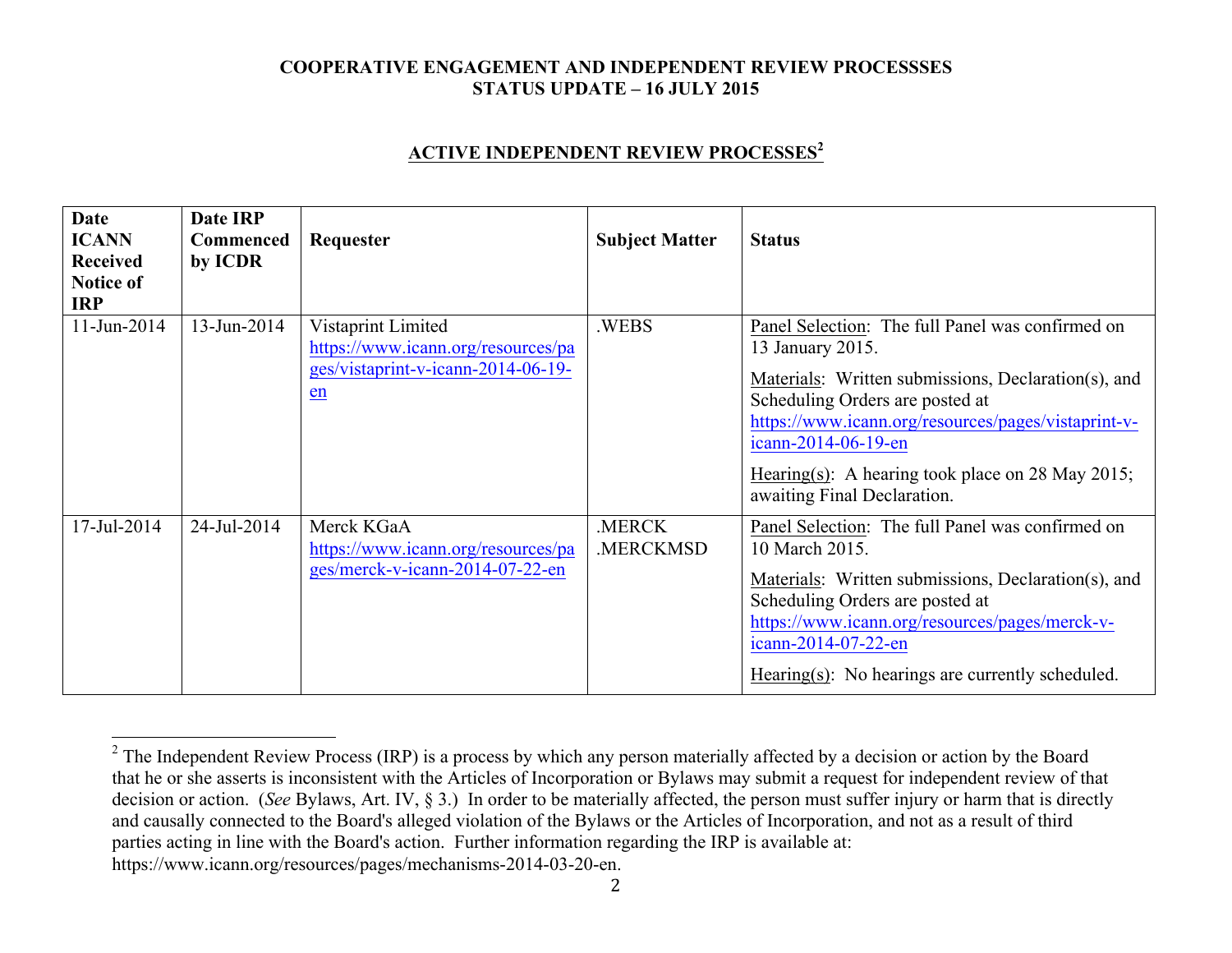| <b>Date</b><br><b>ICANN</b><br><b>Received</b><br><b>Notice of</b><br><b>IRP</b> | Date IRP<br><b>Commenced</b><br>by ICDR | Requester                                                                                                | <b>Subject Matter</b>         | <b>Status</b>                                                                                                                                                                                                                                                                                                                                                                                                      |
|----------------------------------------------------------------------------------|-----------------------------------------|----------------------------------------------------------------------------------------------------------|-------------------------------|--------------------------------------------------------------------------------------------------------------------------------------------------------------------------------------------------------------------------------------------------------------------------------------------------------------------------------------------------------------------------------------------------------------------|
| 21-Sept-2014                                                                     | 22-Sept-2014                            | Dot Registry, LLC<br>https://www.icann.org/resources/pa<br>ges/dot-registry-v-icann-2014-09-<br>$25$ -en | .INC<br>.LLC<br>.LLP          | Panel Selection: The full Panel was confirmed on 5<br>February 2015.<br>Materials: Written submissions, Declaration(s), and<br>Scheduling Orders are posted at<br>https://www.icann.org/resources/pages/dot-registry-<br>v-icann-2014-09-25-en<br>Hearing(s): Procedural hearing took place on 19<br>February 2015; no further hearings are currently<br>scheduled.                                                |
| 8-Oct-2014                                                                       | 13-Oct-2014                             | Donuts Inc.<br>https://www.icann.org/resources/pa<br>ges/donuts-v-icann-2014-10-13-en                    | <b>RUGBY</b><br><b>SPORTS</b> | Panel Selection: The full Panel was confirmed on 7<br>April 2015.<br>Materials: Written submissions, Declaration(s), and<br>Scheduling Orders are posted at<br>https://www.icann.org/resources/pages/donuts-v-<br>icann-2014-10-13-en<br>Hearing(s): Preliminary hearing took place on 14<br>July 2015, procedural Order No. 1 anticipated by<br>end of July 2015; no further hearings are currently<br>scheduled. |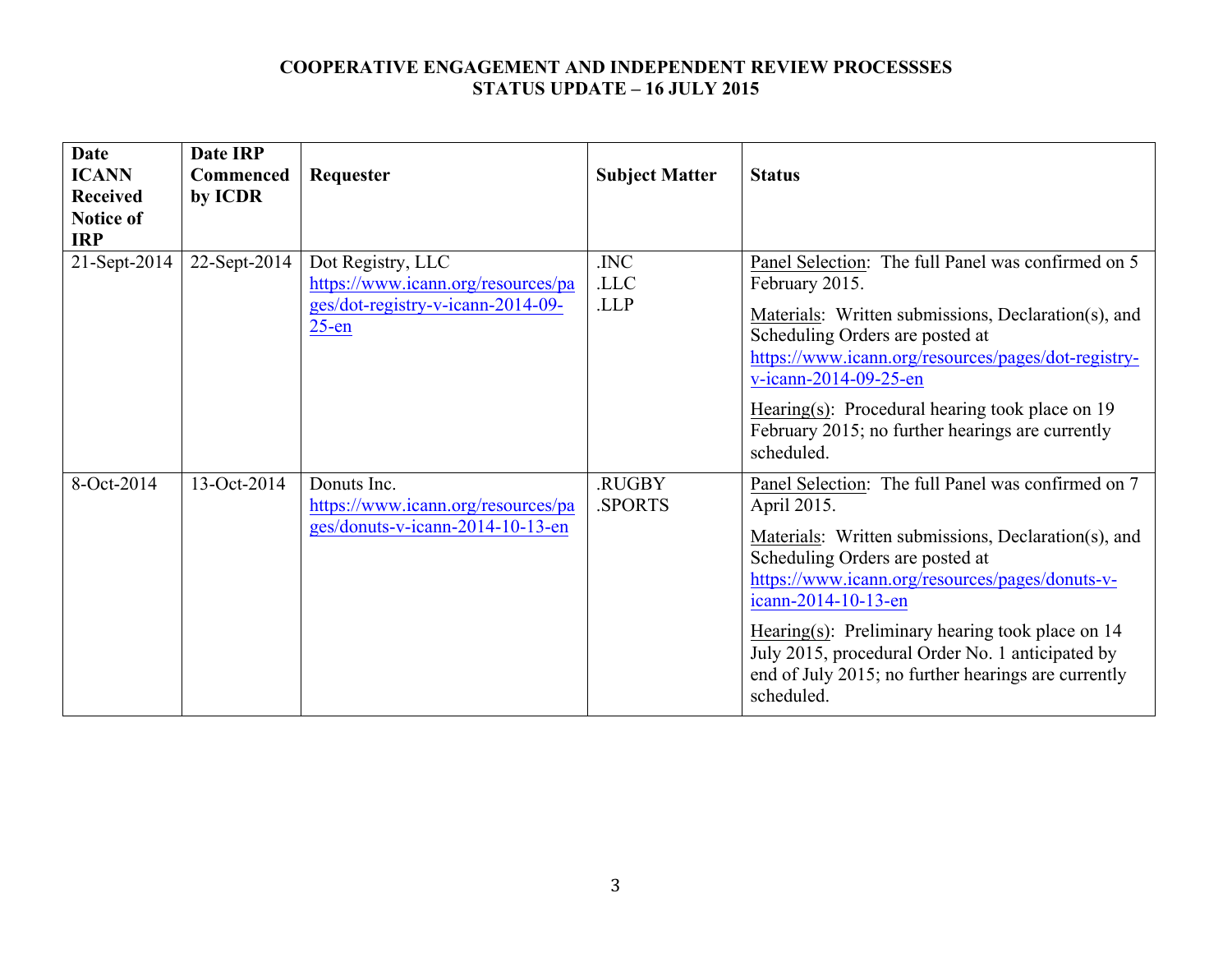| <b>Date</b><br><b>ICANN</b><br><b>Received</b><br><b>Notice of</b><br><b>IRP</b> | <b>Date IRP</b><br>Commenced<br>by ICDR | Requester                                                                                                               | <b>Subject Matter</b>                          | <b>Status</b>                                                                                                                                                                    |
|----------------------------------------------------------------------------------|-----------------------------------------|-------------------------------------------------------------------------------------------------------------------------|------------------------------------------------|----------------------------------------------------------------------------------------------------------------------------------------------------------------------------------|
| 5-Dec-2014                                                                       | 8-Dec-2014                              | <b>Gulf Cooperation Council</b><br>https://www.icann.org/resources/pa<br>ges/gcc-v-icann-2014-12-06-en                  | .PERSIANGULF                                   | Panel Selection: Emergency Panelist appointed on<br>10 December 2014; the two parties have selected<br>Panelists, who are now in the process of selecting<br>the third Panelist. |
|                                                                                  |                                         |                                                                                                                         |                                                | Materials: Written submissions, Declaration(s), and<br>Scheduling Orders are posted at<br>https://www.icann.org/resources/pages/gcc-v-icann-<br>2014-12-06-en                    |
|                                                                                  |                                         |                                                                                                                         |                                                | Hearing(s): No hearings are currently scheduled.                                                                                                                                 |
| 10-Mar-2015<br>(.HOTEL)                                                          | 12-Mar-2015                             | Despegar Online SRL; Donuts, Inc.<br>Spring McCook, LLC; Famous<br>Four Media Limited-dot Hotel                         | HOTEL, ECO<br>[consolidated on<br>12 May 2015] | Panel Selection: The parties have selected two<br>Panelists, who are now in the process of selecting<br>the third Panelist.                                                      |
| 13-Mar-2015<br>(ECO)                                                             |                                         | Limited; Fegistry, LLC; and Radix<br>FZC (.HOTEL) and Little Birch,<br>LLC and Minds + Machines Group<br>Limited (.ECO) |                                                | Materials: Written submissions, Declaration(s),<br>and Scheduling Orders are posted at<br>https://www.icann.org/resources/pages/various-v-<br>icann-2015-03-16-en.               |
|                                                                                  |                                         |                                                                                                                         |                                                | Hearing $(s)$ : No hearings are currently scheduled.                                                                                                                             |
| 19-Mar-2015                                                                      | 24-Mar-2015                             | Dot Sport Limited                                                                                                       | .SPORT                                         | Panel Selection: The two parties have selected<br>Panelists, who are now in the process of selecting<br>the third Panelist.                                                      |
|                                                                                  |                                         |                                                                                                                         |                                                | Materials: Written submissions, Declaration(s),<br>and Scheduling Orders are posted at<br>https://www.icann.org/resources/pages/accountab<br>ility/irp-en.                       |
|                                                                                  |                                         |                                                                                                                         |                                                | Hearing(s): No hearings are currently scheduled.                                                                                                                                 |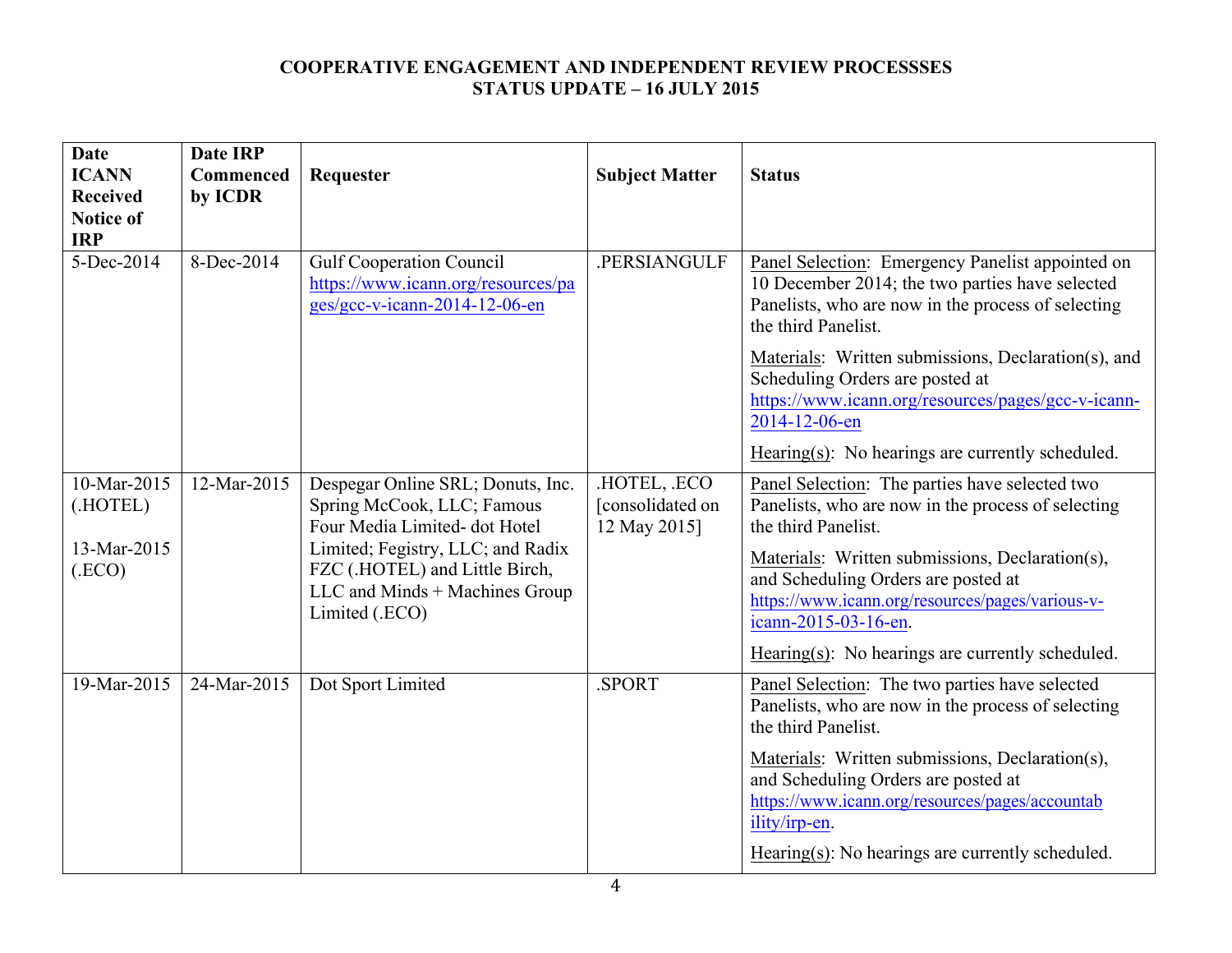| <b>Date</b><br><b>ICANN</b><br><b>Received</b><br><b>Notice of</b><br><b>IRP</b> | Date IRP<br><b>Commenced</b><br>by ICDR | Requester      | <b>Subject Matter</b> | <b>Status</b>                                                                                                                                                                                                                                                                                                                                        |
|----------------------------------------------------------------------------------|-----------------------------------------|----------------|-----------------------|------------------------------------------------------------------------------------------------------------------------------------------------------------------------------------------------------------------------------------------------------------------------------------------------------------------------------------------------------|
| 24-Mar-2015                                                                      | $7 - Apr - 2015$                        | Corn Lake, LLC | .CHARITY              | <b>Panel Selection:</b> The two parties have selected<br>Panelists, who are now in the process of selecting<br>the third Panelist.<br>Materials: Written submissions, Declaration(s),<br>and Scheduling Orders are posted at<br>https://www.icann.org/resources/pages/accountab<br>ility/irp-en.<br>Hearing(s): No hearings are currently scheduled. |